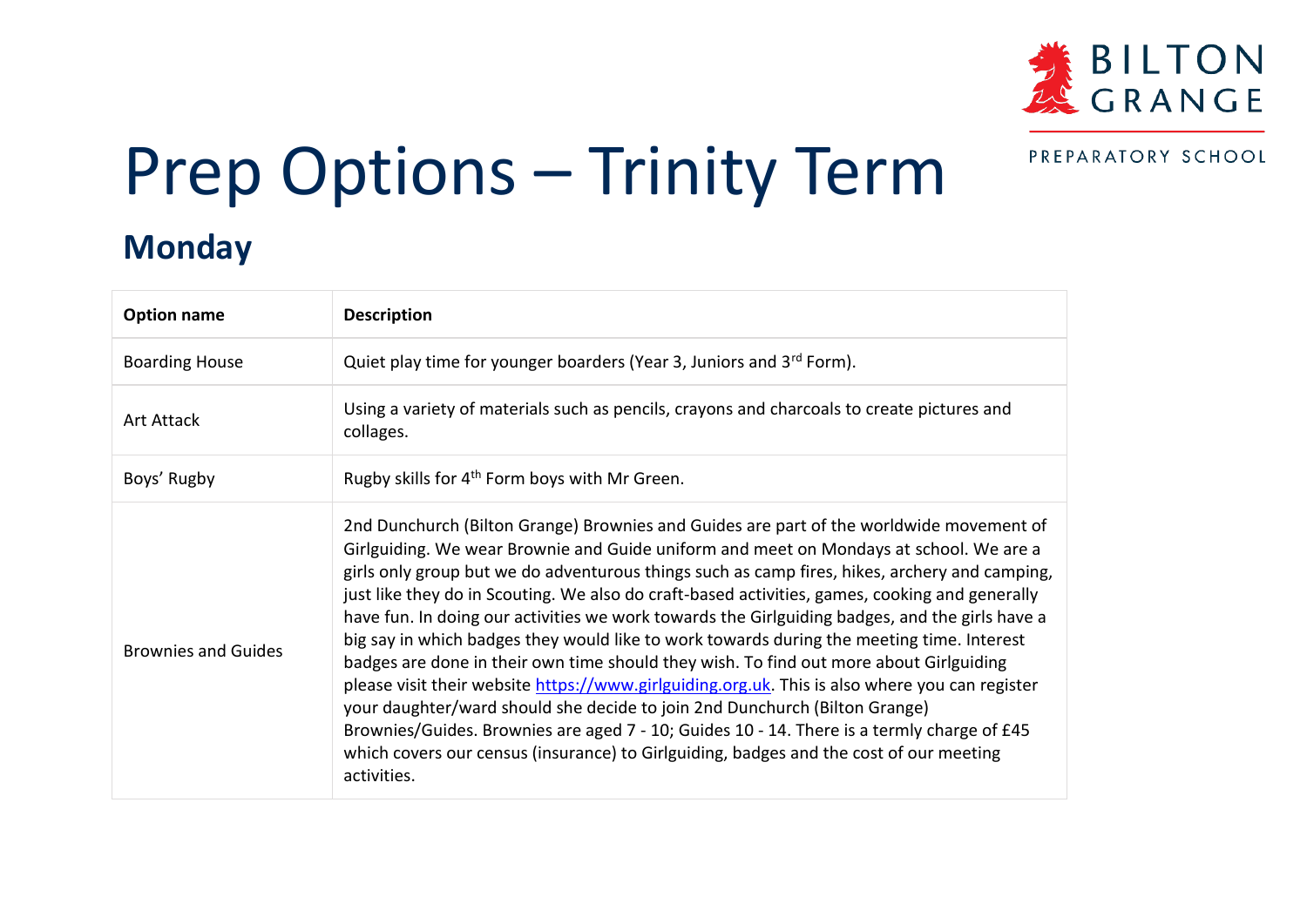| Chess                                                  | The Game of Kings! We will learn and practise the game of chess.<br>There will be an opportunity to play Chess against other schools in friendly fixtures, too!                                                                                                                                                                                                                                                                                                                                                                                                                                     |
|--------------------------------------------------------|-----------------------------------------------------------------------------------------------------------------------------------------------------------------------------------------------------------------------------------------------------------------------------------------------------------------------------------------------------------------------------------------------------------------------------------------------------------------------------------------------------------------------------------------------------------------------------------------------------|
| Cubs                                                   | For all those continuing and who wish to join Cubs (in Juniors and Middle School).<br>Cost: £30 per term                                                                                                                                                                                                                                                                                                                                                                                                                                                                                            |
| Netball                                                | Extra training for girls going on the Barbados trip.                                                                                                                                                                                                                                                                                                                                                                                                                                                                                                                                                |
| Scouts                                                 | Scouts is the next stage on in the great adventure from Cub Scouts, developing teamwork,<br>pioneering and outdoor skills each week as well has having camping and expedition<br>opportunities here and abroad, earning badges and aiming for the Chief Scout's Gold Award.<br>Potential new members who have not 'moved on' from our own Cub Pack must speak to the<br>Group Scout Leader before they can join. There is a termly charge of £30 for this Option, part<br>of which is spent on resources and part of which goes in subscriptions to the Scout<br>Association.<br>Cost: £30 per term |
| Swimprovers<br>for Beginner &<br>Intermediate Swimmers | Our swim programme is designed for pupils to develop water confidence, safety skills, and<br>key swimming skills such as; breathing, floatation, rotation, streamlining, kicks and pulls, as<br>well as learning all the major swim strokes.<br>Unable to swim independently, Able to swim 5m front and 5m back, Able to swim 10m front<br>and 10m back. Able to swim 20m front and 20m back.                                                                                                                                                                                                       |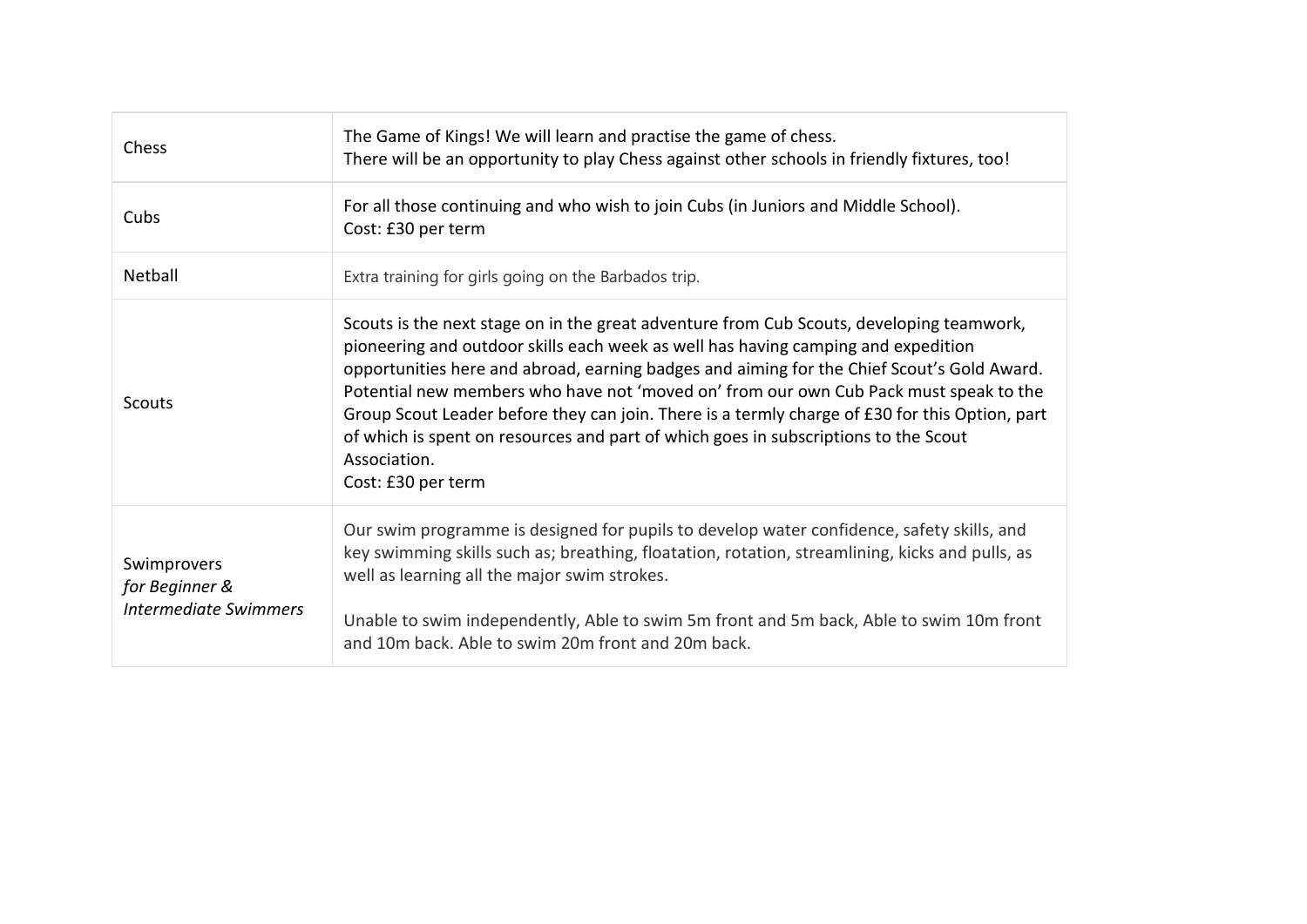| <b>Tuesday</b>                                |                                                                                                                         |  |
|-----------------------------------------------|-------------------------------------------------------------------------------------------------------------------------|--|
| <b>Boarding House</b>                         | Quiet play time for younger boarders (Year 3, Juniors and 3rd Form)                                                     |  |
| <b>BiG Ideas</b>                              | Super fun, creative problem-solving to stretch your thinking!                                                           |  |
| Design Technology                             | Sessions open to all year groups. There will be a focus on developing design skills and using a<br>range of equipment.  |  |
| Dramarama (High-Fliers)<br>by invitation only | An opportunity for Drama High-Fliers to explore their acting, improvisation and groupwork<br>skills in the Ravenscroft. |  |
| <b>Maths CE Clinic</b><br>by invitation only  | Extra support for those approaching Common Entrance examinations in Maths.                                              |  |
| Film Appreciation                             | Watch and discuss a range of interesting films.                                                                         |  |
| <b>Sports High-Fliers</b>                     | To prepare pupils that are applying for sports scholarships to senior schools.                                          |  |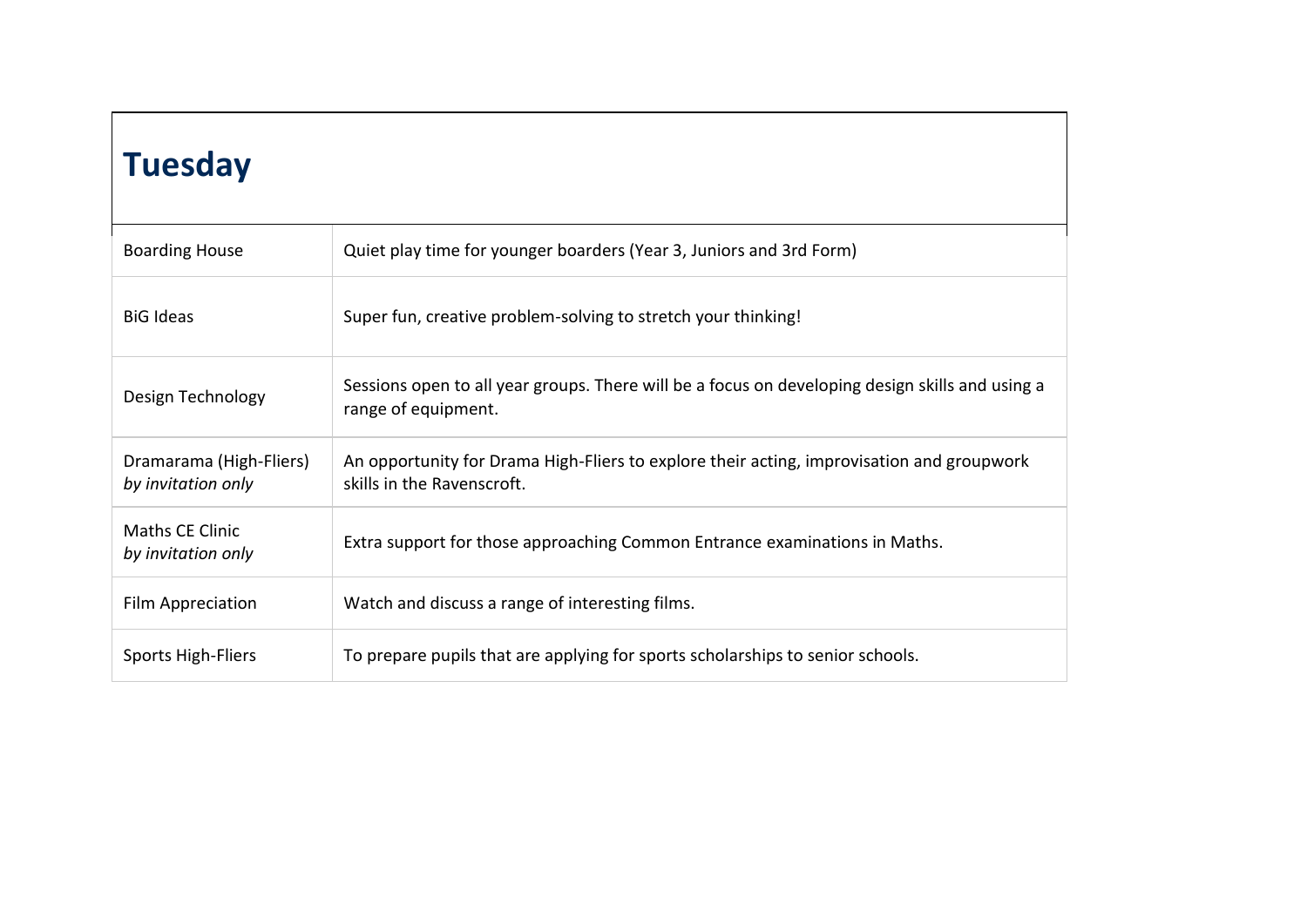| Tae Kwon Do | Pupils will be taught the skills necessary to advance through the levels of this martial art<br>under expert tuition. Sessions will take place in the squash courts. Contact Paul Fiddy for<br>further information: targettaekwondo@yahoo.co.uk<br>Cost: £60 per term + uniform (available from Paul Fiddy on the email above). |
|-------------|---------------------------------------------------------------------------------------------------------------------------------------------------------------------------------------------------------------------------------------------------------------------------------------------------------------------------------|
|-------------|---------------------------------------------------------------------------------------------------------------------------------------------------------------------------------------------------------------------------------------------------------------------------------------------------------------------------------|

┓

 $\overline{1}$ 

| <b>Thursday</b>       |                                                                                                                                                                                                                                                                                                                     |
|-----------------------|---------------------------------------------------------------------------------------------------------------------------------------------------------------------------------------------------------------------------------------------------------------------------------------------------------------------|
| <b>Boarding House</b> | Quiet play time for younger boarders (Year 3, Juniors and 3rd Form).                                                                                                                                                                                                                                                |
| <b>Athletics</b>      | Extra Athletics training with Mr Hodge. For 4 <sup>th</sup> Form and up.                                                                                                                                                                                                                                            |
| Badminton             | Professional Badminton coaching from Matt Hanson.<br>Cost: £40 per term                                                                                                                                                                                                                                             |
| <b>Ballet</b>         | Lessons are paid in advance for the term. Pupils are prepared for grade exams; please note<br>that this can take a number of terms to reach the required standard and so commitment is<br>vital. Please get in touch with Miss Campbell for more details:<br>leighannecampbell@hotmail.com.<br>Cost: £8 per session |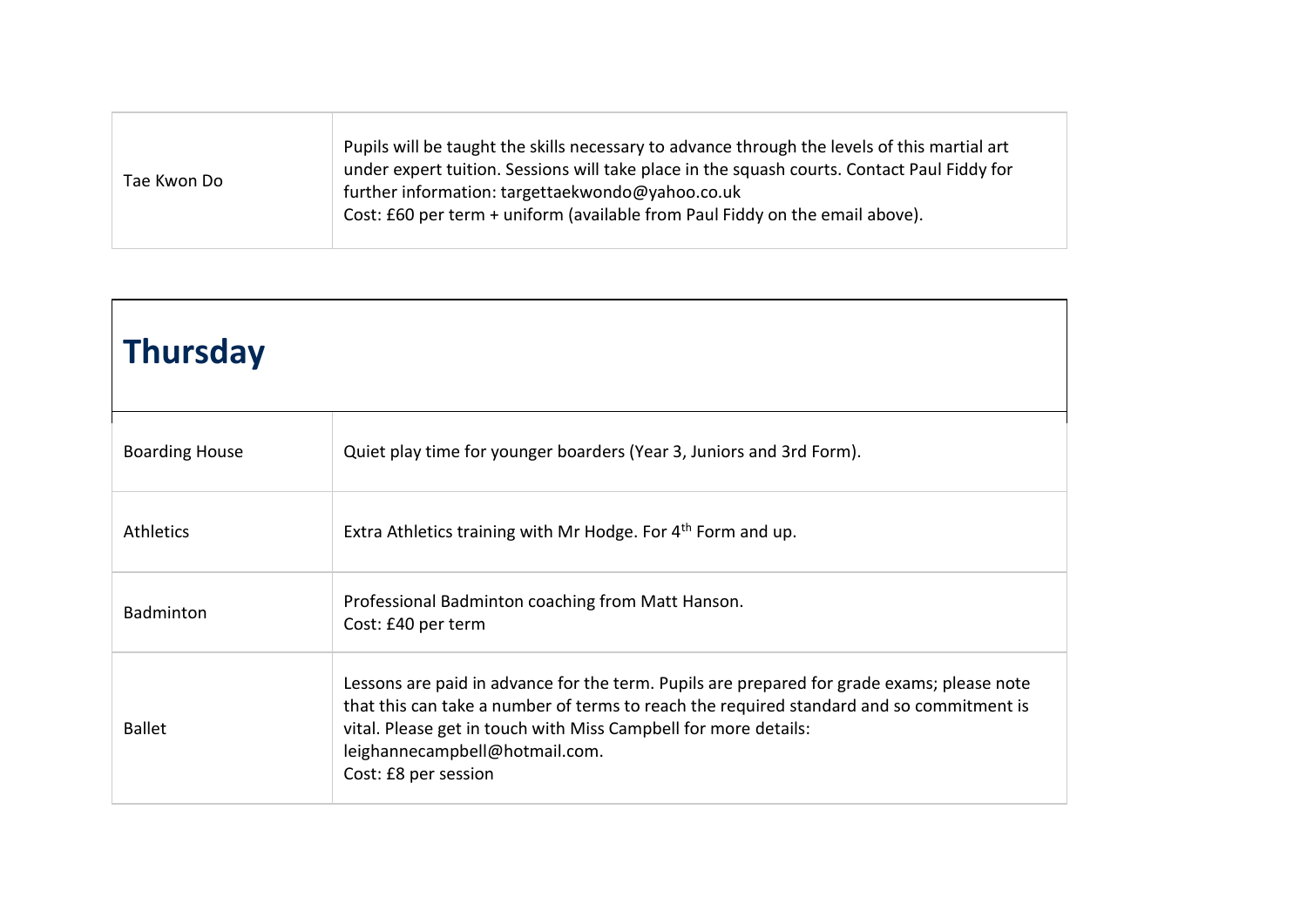| Fencing                  | The school club will focus on Epee, which is a thrusting weapon meaning points are scored<br>with the tip of the weapon only. In Epee, the whole body is the target, so a great deal of<br>thought and timing has to go into both attack and defence, with footwork being key. Robert<br>Parsons is a qualified coach through British Fencing.<br>Cost: £60 per term<br>$5 - 6$ pm |
|--------------------------|------------------------------------------------------------------------------------------------------------------------------------------------------------------------------------------------------------------------------------------------------------------------------------------------------------------------------------------------------------------------------------|
| Middle School Production | Rehearsals for the Middle School play.                                                                                                                                                                                                                                                                                                                                             |
| <b>Music Makers</b>      | Develop musical skills independently and in a supportive group. This could be a useful<br>opportunity for some more extended practice for more advanced pupils.                                                                                                                                                                                                                    |
| Science CE Clinic        | A Science group specifically for Common Entrance preparation.                                                                                                                                                                                                                                                                                                                      |
| Scuba School             | Qualified PADI instructors visit Bilton Grange to teach proper diving skills in the BG pool. All<br>equipment is provided for sessions.<br>Cost: £45 per session                                                                                                                                                                                                                   |
| <b>Tennis Time</b>       | A chance to play tennis and develop skills with Mr Jones and Mr Tamplin.                                                                                                                                                                                                                                                                                                           |

## **Friday**